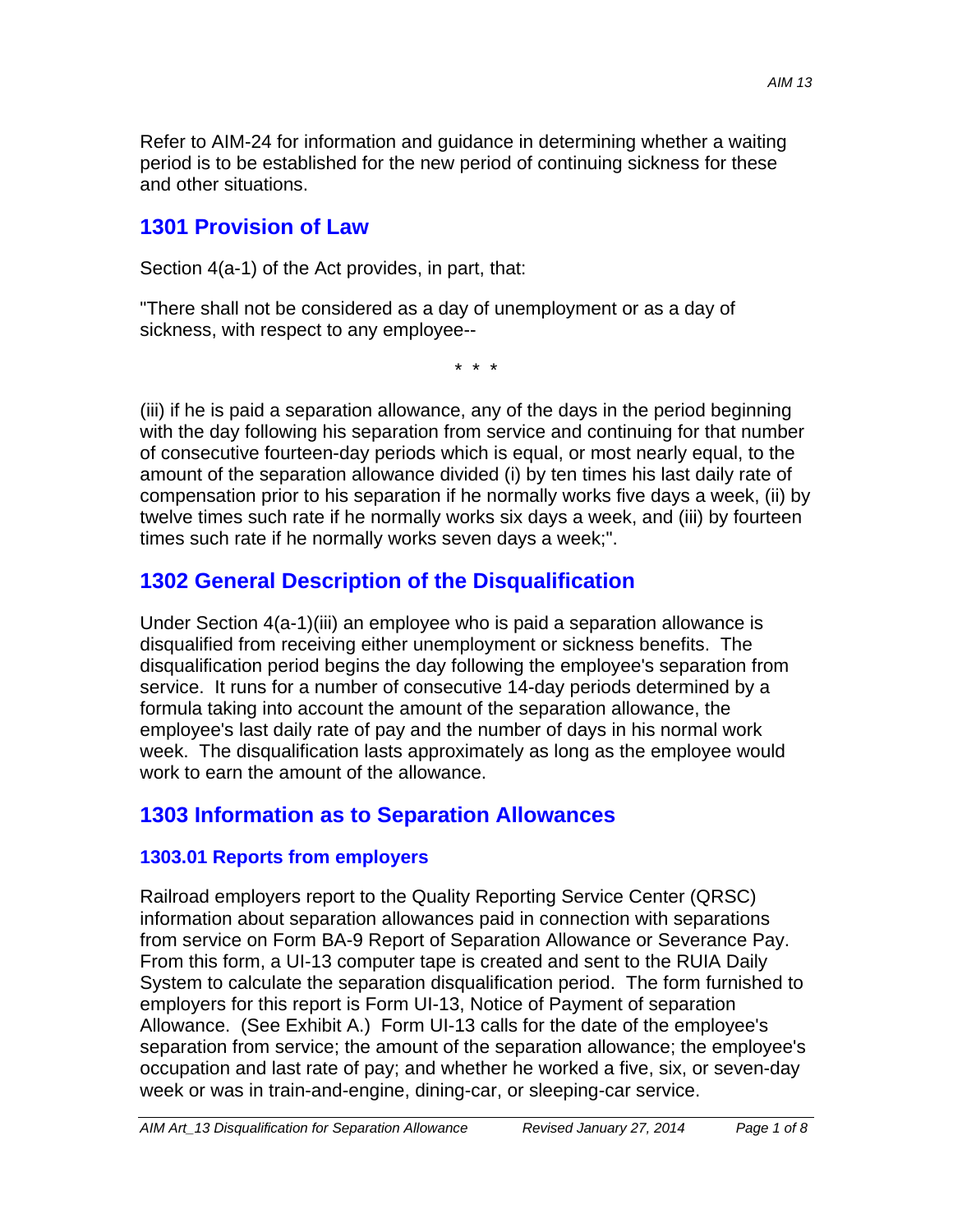#### **1303.02 Advice from claimants**

Spaces are provided on the application and claim forms for unemployment benefits and on the claim form for sickness benefits for claimants to report receipt of separation allowances from employers.

#### **1303.03 Reports from district offices**

District offices report information about separation allowances to the Sickness and Unemployment Benefit Section on Form T-13, Separation Allowance Notice. (See Exhibit B.) If a district office finds out from information on a claim or from any other source that a claimant has been separated from service, it will check to find out whether he has been or will be paid a separation allowance. If so, the district office will report information about the allowance to the division of claims operations on Form T-13.

### **1304 Information Recorded on Computer Record**

When a district office reports a separation allowance, a stop is put on the BUSI tape record to prevent the payment of benefits until the employer reports the particulars; and the employer is asked for a report on Form UI-13. Upon receipt of an employer's report on Form UI-13, the duration of the disqualification period is determined; a stop is then placed on the BUSI tape record to prevent the payment of benefits for days in the disqualification period. This action is taken even if there is no previous record for the individual in the SUBS computer record.

### **1305 Considerations in Applying the Provision**

#### **1305.01 Separation allowance**

A "separation allowance" is a payment by an employer to an employee who elects to separate from service. It may be paid under the provisions of a labormanagement agreement or other job-protection plan, such as the Washington Agreement, or as a result of an arrangement between the employer and the individual employee.

The disqualification for separation allowance applies when the employee receives a separation allowance, regardless of whether the employee voluntarily elected to end the employment relationship or the employee is involuntarily separated.

The separation allowance may be paid in a lump sum, or it may be paid in installments for the convenience of one or both of the parties. The method of payment does not alter the character of the allowance. It is "remuneration" and "compensation" for the month in which the employee's separation from service is effective, but it is not attributable to any particular days in the month or to any day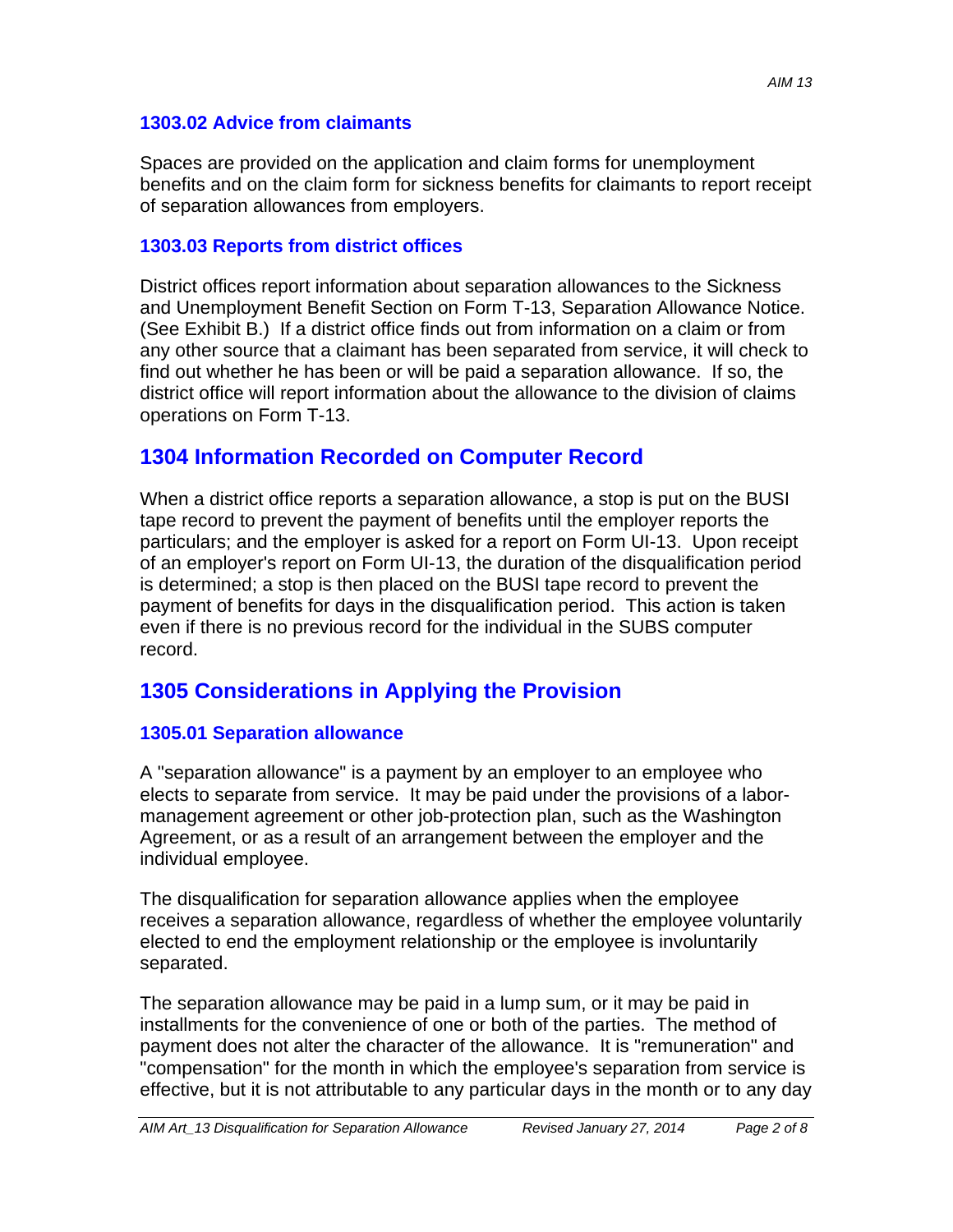after the employee's separation from service. Thus no day will be denied on the ground that all or part of a separation allowance is attributable to that day. The "amount of the separation allowance" is the gross amount before any deductions.

#### **1305.02 Date of separation**

The date of an employee's "separation from service" is the date as of which his employment relationship is terminated. This usually comes about on the day when he signs a paper accepting a separation allowance. In occasional cases, an employee may sign a form specifying separation on a future date; in such cases, separation would occur on the date specified. The acceptance of a separation allowance does not cause a separation to take place at some time in the past. An employee who accepts a separation allowance does not ordinarily work on the day separation takes place. An arrangement for an employee to accept a separation allowance is usually made some time after the date of the employee's last work. Thus the date of an employee's last work for an employer generally is not the date of his separation from service. Typically, the date of separation is later than the date last worked. The date of separation included in the employer's report of the separation allowance is accepted as correct in the absence of evidence to the contrary.

#### **1305.03 Daily rate of compensation**

The daily rate of compensation used in determining the length of an employee's disqualification period is the rate applicable to his last work before his separation from service. The rate included in the employer's report of the separation allowance is accepted as correct in the absence of evidence to the contrary.

#### **1305.04 Normal work week**

The number of days an employee "normally works" in a week is the number of days' work considered full-time for his occupation. For this purpose, employees in train-and-engine service, dining-car service, and sleeping-car service, are regarded as working seven-day weeks. The reports of separation allowance will ordinarily contain sufficient information about the work weeks of employees in other occupations; thus an employee is ordinarily regarded as working the number of days (5, 6, or 7) indicated in his employer's report of separation allowance. An employee who works part-time or intermittently is regarded as normally working the number of days in a week (5, 6, or 7) that would be full time for his occupation.

# **1306 Determining Length of Disqualification Period**

#### **1306.01 General**

The method of determining the length of a disqualification period is set forth briefly below. The computer program follows this method.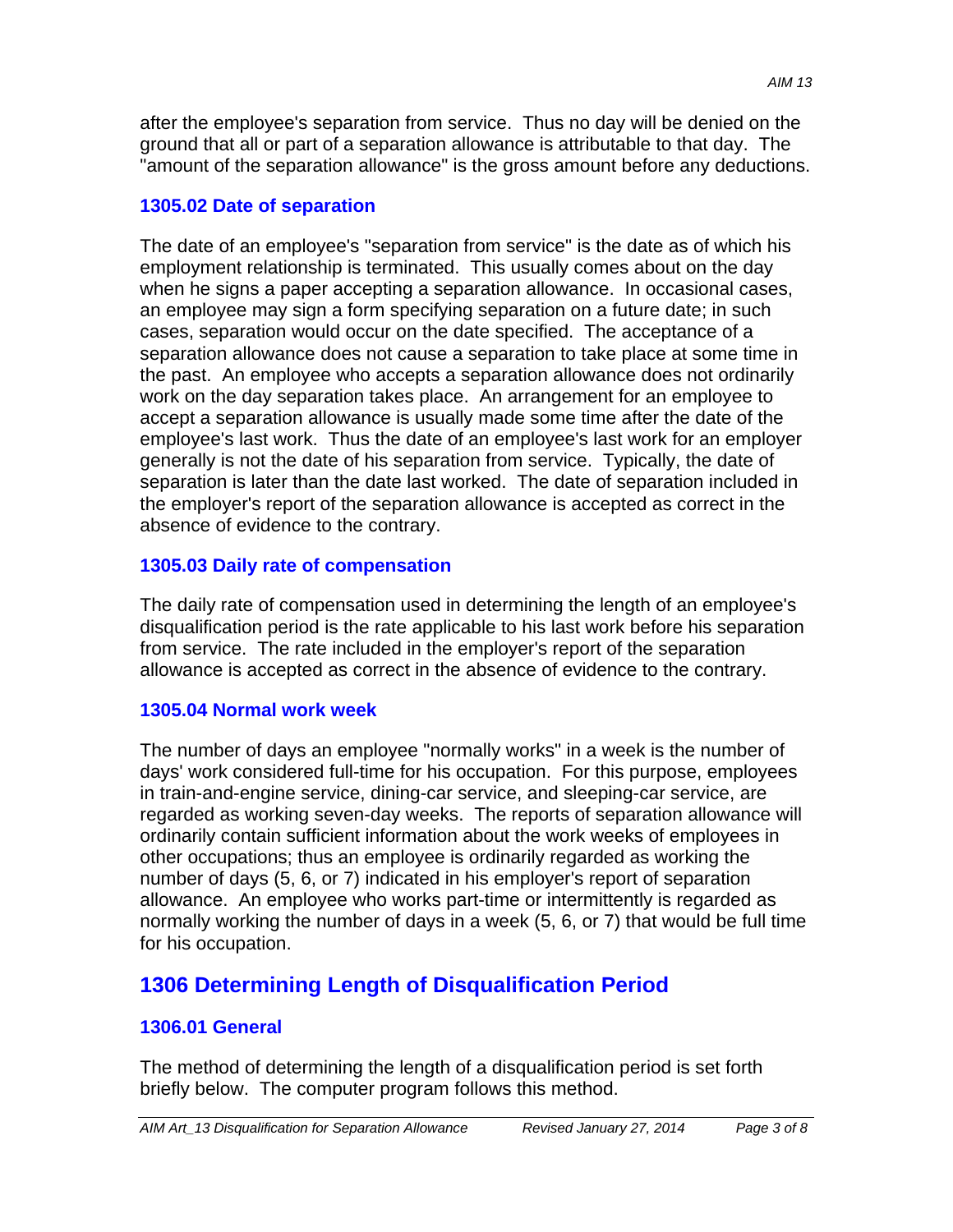#### **1306.02 Determining daily rate of compensation**

The employee's last daily rate of compensation is ascertained from the employer's report of the separation allowance. If the rate of pay is reported in terms other than a daily rate, it is converted to a daily rate. Conversion to a daily rate of pay is as indicated below unless there is information that such conversion would be improper. Most exceptions to these rules are covered in Appendix A to  $AlM-4-I$ 

#### **1. Monthly rate**

Divide by:

21.75 for 5-day-week employees

26 for 6-day-week employees

30 for 7-day-week employees, including employees in train-and-engine service, dining-car service, sleeping-car service.

#### **2. Weekly rate**

Divide by 5, 6, or 7, according to the number of days in the employee's normal work week.

#### **3. Hourly rate**

Multiply by:

8 for shop crafts, yard service, and office employees

6 for sleeping-car conductors

6 for all dining-car employees (Including stewards), porters, attendants, maids and bus boys in service on trains, except multiply by

5.8 for chair-car attendants, sleeping-car porters, all dining-car employees (including stewards) and train porters for GM&O; all dining-car employees (except stewards) for CB&Q.

#### **4. 100 (or 150) miles**

Consider as daily pay rate.

#### **1306.03 Computation of 14-day periods**

The employee's last daily rate of compensation prior to his separation from service is multiplied by 10 for 5-day-week employees; by 12 for 6-day-week employees; and by 14 for 7-day-week employees; including employees in train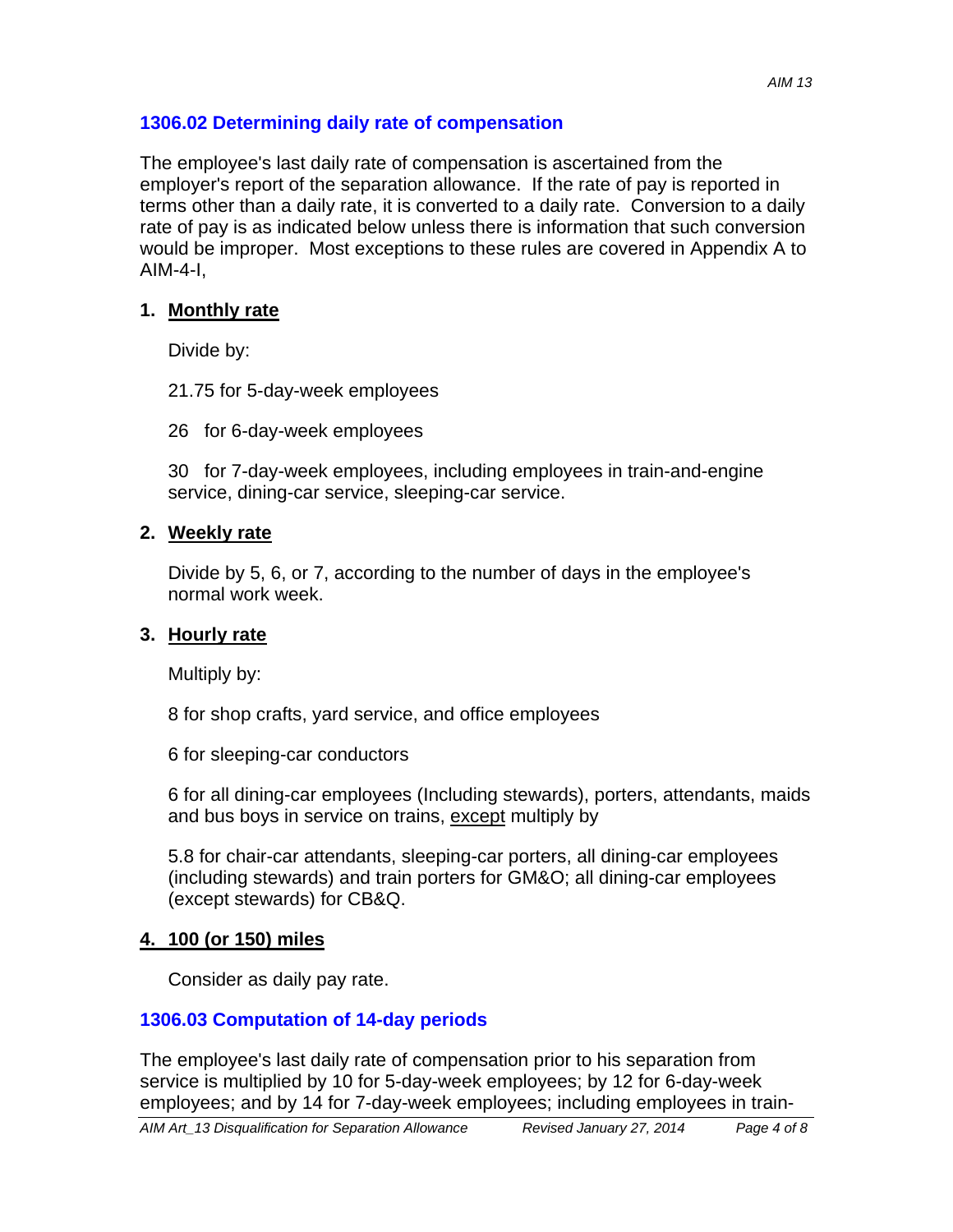and-engine service, dining-car service, and sleeping-car service. The result is divided into the amount of the separation allowance (the gross amount--before any deductions). The net result is the number of consecutive 14-day periods for which the disqualification runs. In this resulting number, a fraction of less than one-half shall be disregarded; a fraction of one-half or more shall be increased to the next higher number.

Example 1 Employee A, a clerk, is separated from service on July 26, 1969. He is paid a separation allowance of \$7,500. His last daily rate of compensation before separation was \$23. Ten times \$23 is \$230. Dividing \$7,5000 by \$230 gives 32.6, rounded to 33. Therefore the number of 14-day periods constituting the disqualification period is 33. The disqualification period starts July 27, 1969 and runs for 462 calendar days (33 14-day periods); it ends on October 31, 1970.

Example 2 Employee B, a trainman, is separated from service August 31, 1969. He is paid a separation allowance of \$10,000. His last work before separation was at the rate of \$20.83 for 100 miles. Fourteen times \$20.83 is \$291.62. Dividing \$10,000 by \$291.62 gives 34.2, rounded to 34. The number of 14-day periods constituting the disqualification period is 34. The disqualification period starts September 1, 1969 and runs through December 20, 1970.

# **1307 Determinations on Claims for Benefits**

# **1307.01 Claim including days in disqualification period**

When there is an active stop for separation allowance, the computer will deny any days in the disqualification period which are claimed as days of unemployment or as days of sickness, and will generate a referral.

# **1307.02 Claim including days after disqualification period**

An employee who is paid a separation allowance may get unemployment or sickness benefits for days after the end of the disqualification period if he is then a qualified employee and meets the usual requirements.

Example Employee C separates from service in January 1969 and is paid a separation allowance of \$6,000. The disqualification period ends January 20, 1970. From January 21, 1970 through July 7, 1970 he claims and receives BY-69 benefits. He applies for benefits in BY-70 but is found not qualified. He had only \$400 creditable compensation and one month's service for base year 1969, all of his \$6,000 separation allowance having been attributed to January 1969.

# **1308 Determining Whether Benefit Payment Erroneous**

If it is found that benefits have been paid for days in an employee's disqualification period a determination is required as to whether benefits were paid erroneously. Such determinations shall be governed by principles set forth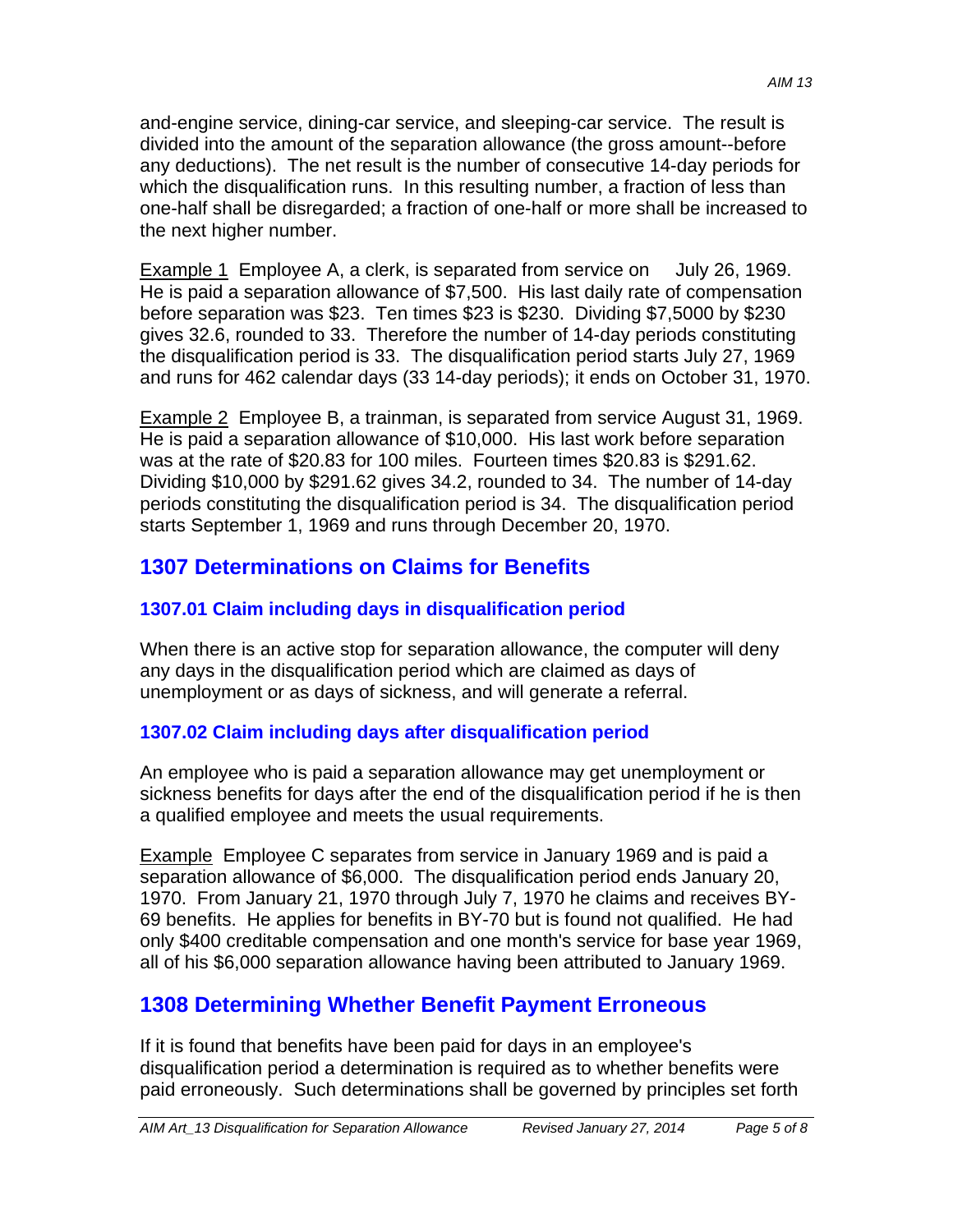in AIM-21. It may generally be assumed, in this connection, that payment of benefits was not induced by fraud or other fault of the claimant if the claim or claims were made before the separation allowance was paid. It may be considered, without investigation, that claims were made before the allowance was paid if the last day for which benefits were paid is no more than two weeks after the reported date of separation from service. In other cases, information should be obtained from the claimant or the employer as to (a) the date which the claimant signed a paper accepting the separation allowance, (b) the date stated in the paper as the date of separation from service and (c) the date on which the separation allowance was paid.

# **1309 Notice to Claimant**

Notice of disqualification for separation allowance shall be sent to each claimant who is denied benefits on the basis of such disqualification. Form Letters ID-13c through ID-13f (Exhibits C through E) are provided for this purpose.

### **1310 Effective Date**

The disqualification applies in cases of separations occurring after the enactment date of the amendments, with respect to calendar days in benefit years beginning after June 30, 1968. The benefit year is the individual's benefit year, not the general benefit year. That is, no day can be denied before the first day of the employee's first benefit year beginning July 1, 1968 or later.

# **1311 Authority to Make Determinations**

The Sickness and Unemployment Benefit Section is authorized to make determinations as to disqualification for separation allowance.

# **1312 Forms and Form Letters Prescribed**

The following forms and form letters are prescribed:

| UI-13    | $(3-68)$ |
|----------|----------|
| $T - 13$ | $(2-68)$ |
| ID-13c   | $(6-68)$ |
| ID-13e   | (6-68)   |
| ID-13f   | (6-68)   |

# **1313 Form Letters Superseded**

The following form letter is hereby superseded:

ID-13d (6-68)